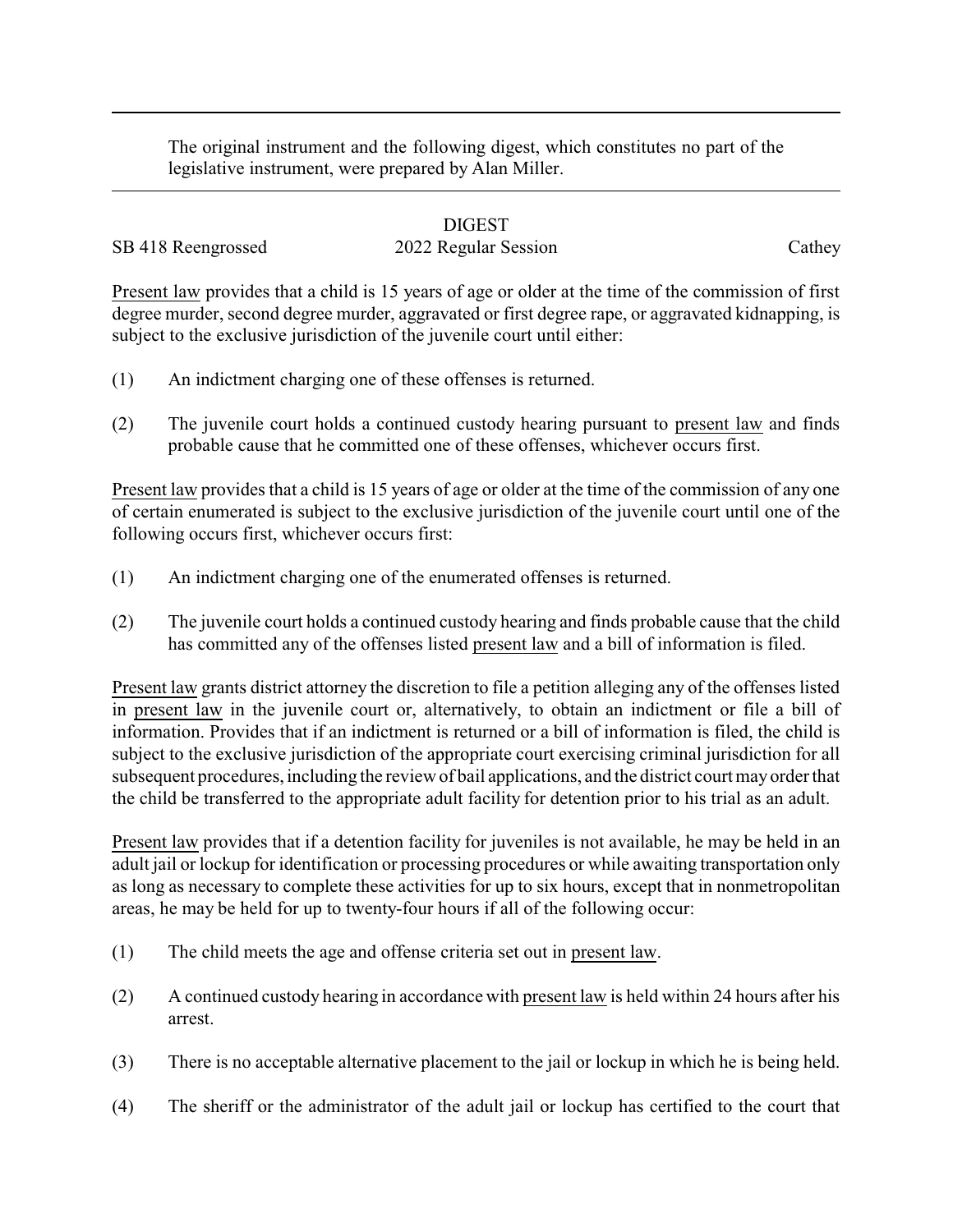facilities exist providing for sight and sound separation of the juvenile from adult offenders and that he can be given continuous visual supervision while placed in the jail or lockup.

Proposed law provides that if a child who is 17 years of age at the time of the commission of an offense enumerated in present law that is also defined as a crime of violence be held in an adult jail or lockup prior to the continued custody hearing for the offense if the child has a history of prior delinquent acts. The continued custody hearing provided for in present law should be held within 24 hours after his arrest.

Present law provides that if an indictment has not been returned, a bill of information filed, or a continued custody hearing not held within 24 hours, the child held in an adult jail or lockup in a nonmetropolitan area shall be released or removed to a juvenile detention facility.

Present law provides that if, at the conclusion of the continued custody hearing, the court determines that the child meets the age requirements and that there is probable cause that the child has committed one of the offenses enumerated in present law, the court shall order him held for trial as an adult for the appropriate court of criminal jurisdiction.

Present law authorizes the appropriate court of criminal jurisdiction to order that the child be held in any facility used for the pretrial detention of accused adults and the child shall apply to the appropriate court for a preliminary hearing, bail, and for any other rights to which he may be entitled under the Code of Criminal Procedure.

Proposed law provides that if the child is 17 years of age and the court determines at the continued custody hearing that there is both probable cause that the child has committed one of the offenses enumerated in present law that is also a crime of violence and that it is in the interest of justice that the child be held in the appropriate adult facility for detention prior to his trial as an adult, then the court shall do one of the following:

- (1) If the child is being held in an adult jail or lockup, the child shall continue to be held in the adult facility for detention prior to his trial as an adult.
- (2) If the child has been detained in a juvenile detention facility prior to the finding of probable cause by the court, the court shall order the child transferred to the appropriate adult facility for detention prior to his trial as an adult.

Proposed law provides that when the child is being held in an adult facility for detention prior to his trial, the appropriate court shall review no less than every 30 days prior to the child becoming 18 years of age whether the interest of justice continues to be served by the child being detained in an adult facility. The child shall not be held in an adult facility beyond 180 days unless the court determines there is good cause.

Proposed law provides that if the court determines there is probable cause that the child has committed one of the offenses enumerated in present law and the child is not already being detained in an adult facility, the appropriate court may thereafter order that the child be held in any facility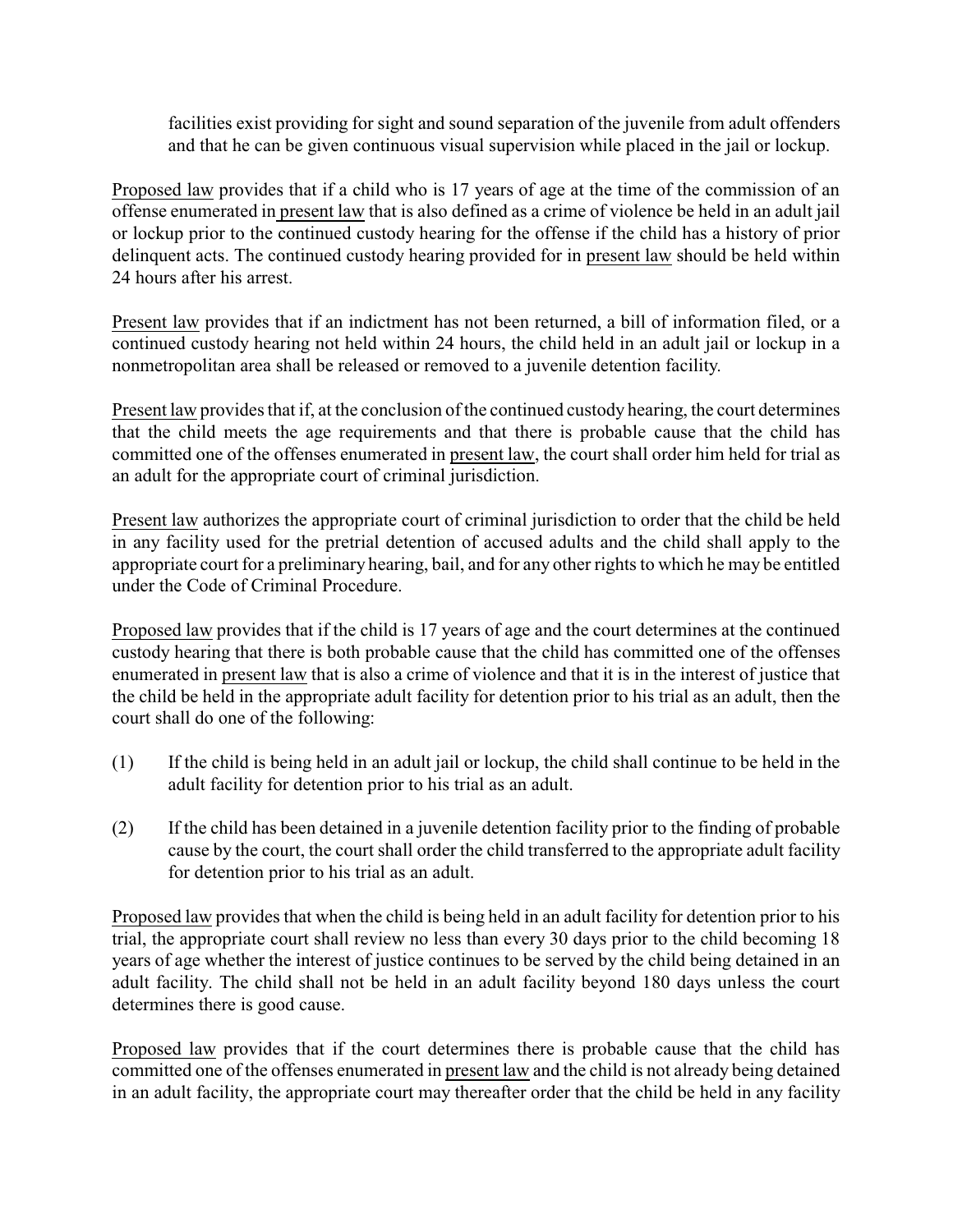used for the pretrial detention of accused adults and the child shall apply to the appropriate court of criminal jurisdiction for a preliminary hearing, bail, and for any other rights to which he may be entitled under present law.

Present law provides that if probable cause has been demonstrated, the court may release the child. The court may also require bail or other security pursuant to present law if the court finds that such is necessary to secure the child's appearance for subsequent hearings.

Proposed law provides that if probable cause has been demonstrated that a 17 year old child committed any offense enumerated in present law that is also defined as a crime of violence, the court shall determine whether it is in the interest of justice for the child to be transferred to the appropriate adult facility for detention prior to his trial as an adult. In making this determination, the court shall consider the following:

- (1) The age of the child.
- (2) The physical and mental maturity of the child.
- (3) The present mental state of the child, including whether the child presents an imminent risk of harm to himself.
- (4) The nature and circumstances of the alleged offense.
- (5) The child's history of prior delinquent acts.
- (6) The ability of the available adult and juvenile detention facilities to meet the specific needs of the child and to protect the safety of the public and other detained children.
- (7) Any relevant factors the court deems appropriate.

Present law provides that in order for a motion to transfer a child to be granted, the burden shall be upon the state to prove all of the following:

- (1) Probable cause exists that the child meets the requirements of present law.
- (2) By clear and convincing proof, there is no substantial opportunity for the child's rehabilitation through facilities available to the court, based upon the following criteria:
	- (a) The age, maturity, both mental and physical, and sophistication of the child.
	- (b) The nature and seriousness of the alleged offense to the community and whether the protection of the community requires transfer.
	- (c) The child's prior acts of delinquency, if any, and their nature and seriousness.